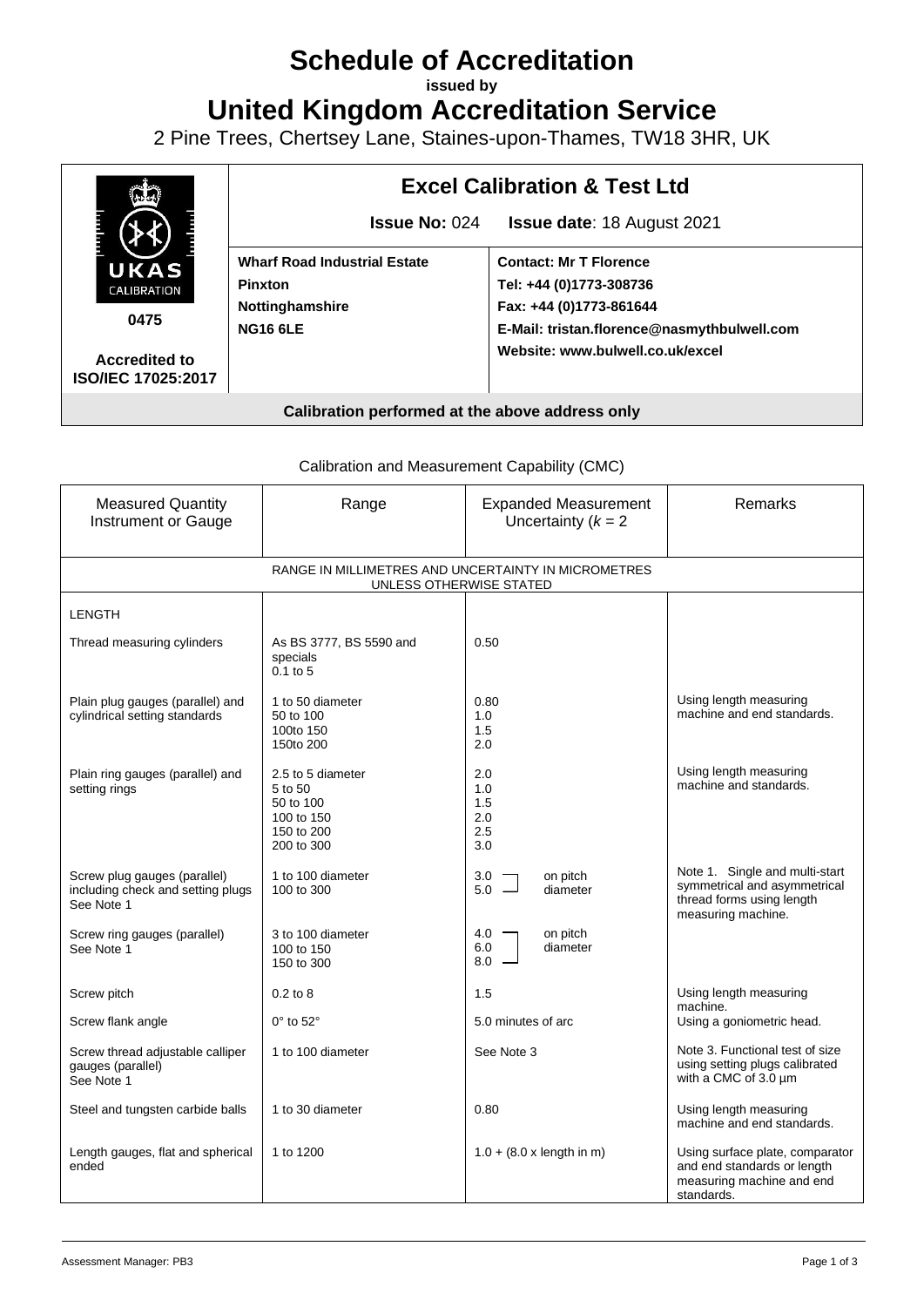|                                                                                | <b>Schedule of Accreditation</b><br>issued by<br><b>United Kingdom Accreditation Service</b><br>2 Pine Trees, Chertsey Lane, Staines-upon-Thames, TW18 3HR, UK<br><b>Excel Calibration &amp; Test Ltd</b><br><b>Issue No: 024 Issue date: 18 August 2021</b> |                                                                                                                                   |                                                                                                                               |  |
|--------------------------------------------------------------------------------|--------------------------------------------------------------------------------------------------------------------------------------------------------------------------------------------------------------------------------------------------------------|-----------------------------------------------------------------------------------------------------------------------------------|-------------------------------------------------------------------------------------------------------------------------------|--|
| UKAS<br>CALIBRATION<br>0475<br><b>Accredited to</b><br>ISO/IEC 17025:2017      |                                                                                                                                                                                                                                                              |                                                                                                                                   |                                                                                                                               |  |
| Calibration performed at main address only                                     |                                                                                                                                                                                                                                                              |                                                                                                                                   |                                                                                                                               |  |
| <b>Measured Quantity</b><br>Instrument or Gauge                                | Range                                                                                                                                                                                                                                                        | <b>Expanded Measurement</b><br>Uncertainty $(k = 2)$                                                                              | Remarks                                                                                                                       |  |
| RANGE IN MILLIMETRES AND UNCERTAINTY IN MICROMETRES<br>UNLESS OTHERWISE STATED |                                                                                                                                                                                                                                                              |                                                                                                                                   |                                                                                                                               |  |
| LENGTH (cont'd)                                                                |                                                                                                                                                                                                                                                              |                                                                                                                                   |                                                                                                                               |  |
| Plain gap gauges                                                               | 5 to 100                                                                                                                                                                                                                                                     | 3.0                                                                                                                               | Using gauge blocks                                                                                                            |  |
| Parallels                                                                      | As BS 906:1972<br>5 to 50 x 100 x 400                                                                                                                                                                                                                        | Dependant on size and grade<br>1.5 to 5.0                                                                                         |                                                                                                                               |  |
| Vee Blocks                                                                     | As BS 3731:1987<br>20 to 150                                                                                                                                                                                                                                 | Dependant on size and grade<br>2.5 to 5.0                                                                                         |                                                                                                                               |  |
| ANGLE                                                                          |                                                                                                                                                                                                                                                              |                                                                                                                                   |                                                                                                                               |  |
| Sine bars and tables                                                           | As BS 3604:1978<br>0 to 500 length                                                                                                                                                                                                                           | Linear dimensions:<br>$1.0 + (10 \times \text{length in m})$<br>Overall performance: 5.0<br>seconds of arc                        |                                                                                                                               |  |
| Squares<br>Blade type                                                          | As BS 939:2007<br>50 to 300                                                                                                                                                                                                                                  | 3.0 on squareness<br>See Note 2                                                                                                   | Note 2. The uncertainty<br>quoted is for the departure from<br>flatness, straightness or                                      |  |
| Angle plates and box angle<br>plates                                           | As BS 5535:1978<br>50 to 600                                                                                                                                                                                                                                 | Squareness<br>$3.0 + (1.0 \text{ per } 100 \text{ mm})$<br>See Note 2<br>Parallelism<br>$1.0 + (1.0 \text{ per } 100 \text{ mm})$ | squareness, i.e. the distance<br>separating the two parallel<br>planes which just enclose the<br>surface under consideration. |  |
| <b>MEASURING INSTRUMENTS</b><br><b>AND MACHINES</b>                            |                                                                                                                                                                                                                                                              |                                                                                                                                   |                                                                                                                               |  |
| Micrometers<br>External<br>Internal<br>Depth                                   | As BS 870:2008<br>0 to 600<br>As BS 959:2008<br>0 to 900<br>As BS 6468:2008<br>0 to 300                                                                                                                                                                      | Heads: 2.0 between any two<br>points<br>Setting and extension rods<br>$1.0 + (8.0 \times \text{length in m})$                     |                                                                                                                               |  |
| Vernier gauges<br>Calliper,                                                    | As BS 887:2008 and above<br>0 to 1500                                                                                                                                                                                                                        | Overall performance<br>$10 + (30 \times \text{length in m})$                                                                      |                                                                                                                               |  |
| Height<br>Depth gauges                                                         | As ISO13225:2012<br>and BS 1643:2008<br>0 to 1000<br>As BS 6365: 2008<br>0 to 600                                                                                                                                                                            |                                                                                                                                   |                                                                                                                               |  |
| Dial gauges and dial test<br>indicators                                        | As BS 907:2008 and<br>BS 2795:1981<br>0 to 50                                                                                                                                                                                                                | 1.0                                                                                                                               |                                                                                                                               |  |
| Feeler gauges                                                                  | As BS 957:2008<br>$0.025$ to 1                                                                                                                                                                                                                               | 3.0                                                                                                                               |                                                                                                                               |  |
| <b>END</b>                                                                     |                                                                                                                                                                                                                                                              |                                                                                                                                   |                                                                                                                               |  |